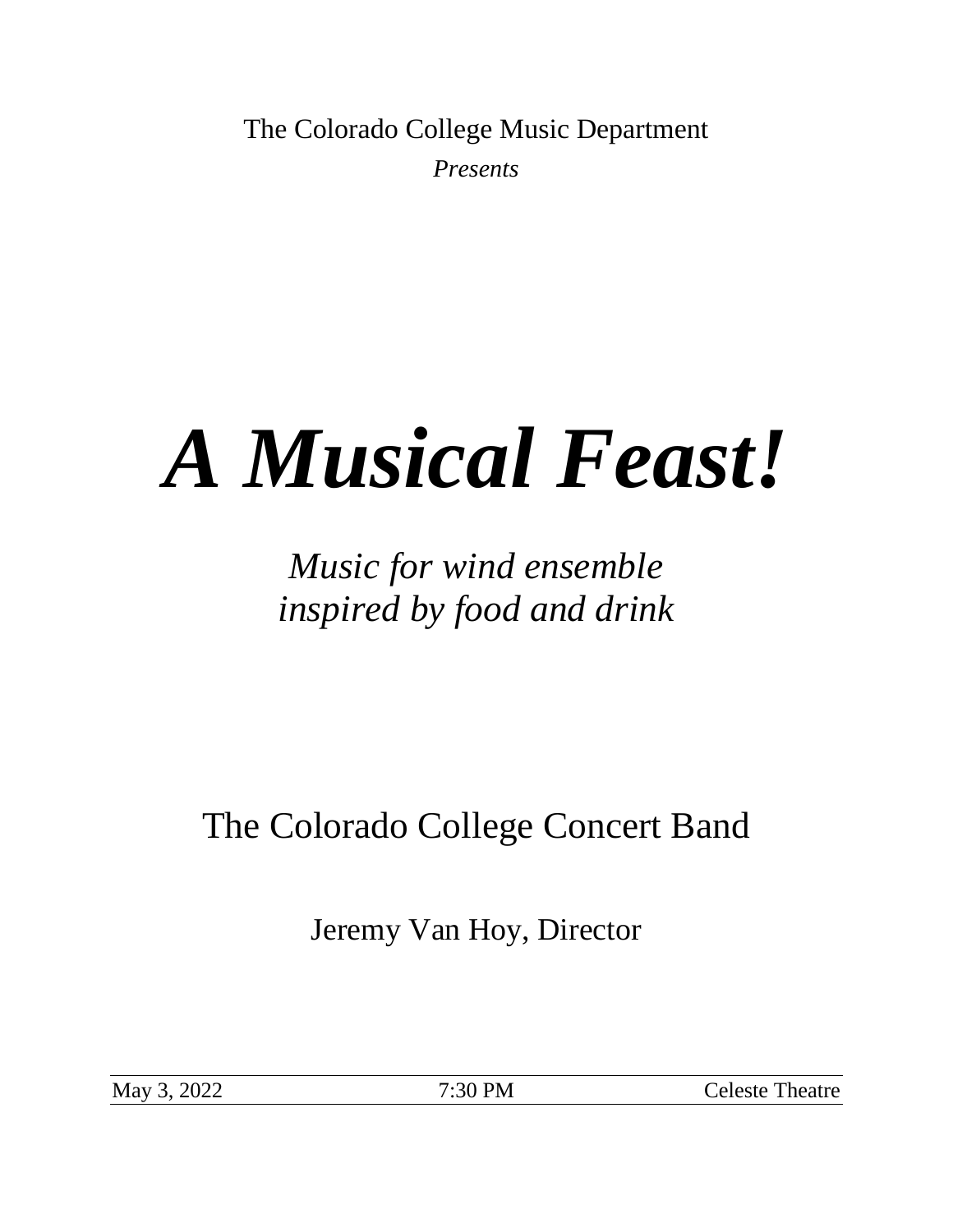## **PROGRAM**

#### **Old Wine in New Bottles** Gordon Jacob

- *1. Begone Dull Care!* (1895-1984)
- *2. Early One Morning*

**Opa!** Julie Giroux

**Highlights from** *Ratatouille* Michael Giacchino

**Shepherd's Hey** Percy Grainger

**Forks and Knives (La Fête)** Zach Condon

**Praise Ye! from** *Belshazzar's Feast* William Walton

(b. 1967)

arr. John Moss

(1882-1961)

**Harvest Hymn** arr. Joseph Kreines

(b. 1986) arr. Jeremy Van Hoy

(1902-1983) arr. Jeremy Van Hoy

(b. 1961)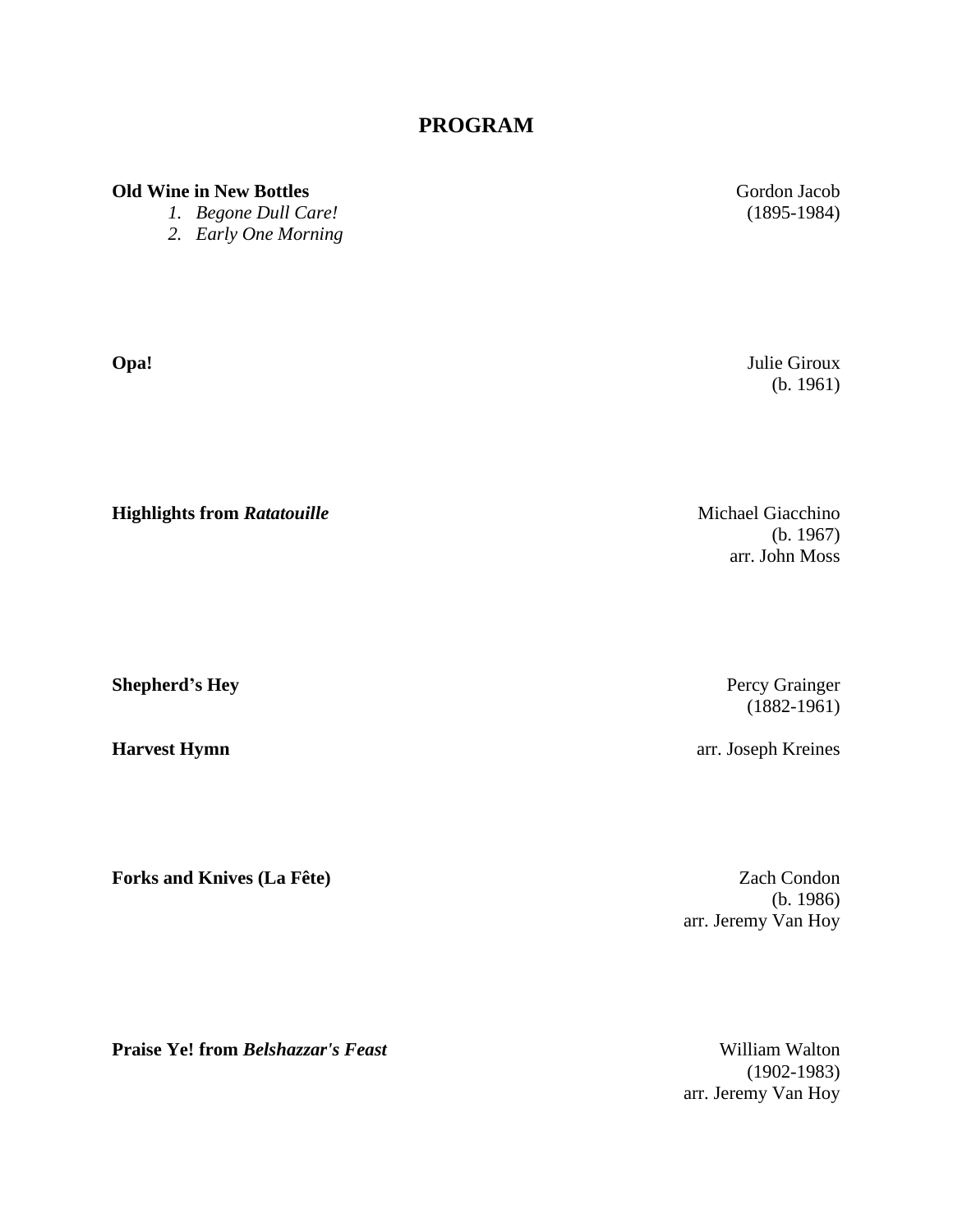## **ABOUT THE CONDUCTOR**

**JEREMY VAN HOY** is presently bass trombonist with the Colorado Springs Philharmonic, Boulder Philharmonic, Opera Colorado and the Denver Brass. After growing up in Detroit, he received music performance degrees from the University of Michigan (B.M.) and Northwestern University (M.M.). His teachers were Fritz Kaenzig and Frank Crisafulli, respectively. As euphonium soloist, Mr. Van Hoy has performed with the Denver Municipal Band, Denver Brass, Ann Arbor Chamber Brass, Boulder Brass, Pikes Peak Brass Band, Little London Winds and the Livonia (MI) Symphony. In 1996, he was the 1st Prize winner at the Leonard Falcone International Euphonium Competition. Other accomplishments include being the first bass trombonist selected to the Tanglewood Music Center twice, and selection to the Sir Georg Solti Orchestral Project at Carnegie Hall. Mr. Van Hoy is an active free-lancer, having performed frequently with the Detroit, St. Louis, New Mexico and Colorado Symphonies. An active proponent of new music, Mr. Van Hoy gave his New York recital debut on April 5, 1998 in Merkin Concert Hall. This program featured five works written especially for the soloist. During the 2004-05 school year, he was instructor of euphonium at the University of Colorado-Boulder, holding a one-year position. In September 2008, Jeremy became the director of the Colorado College Concert Band. You can also hear him play horns and keyboard with the indie-folk band Edith Makes A Paperchain.

## **COLORADO COLLEGE CONCERT BAND PERFORMERS**

*Flutes*

Caleb Richards (piccolo) Isabelle Wagenvoord Allen Alford Kai Givens\* Debbie Spector

#### *Clarinets*

Grace Ivaska\* Jacob Tow Ceci Eversole Daryll Stevens\*\* Bobby Wolfe Kira Schulist

*Bass Clarinet* Emmett Tucker

*Oboes* Sarah Hermida\* Xinyi Zhao

*Bassoons* Emily Chan\*\* Aidan Boyd\*

*Saxophones* Lexie Green (alto)\* Melissa Leider (soprano, alto) Luke Ortiz-Grabe (baritone) Ryan Black (tenor) Guanyi Yang (alto)

> *Horns* Aaron Erlandson\* Ben Rosenberg Jenna Yonce Sumner Smith

*Trumpets* Desha Martin Devlin Swanson\* Jack Tolzin Jacob Ingram

*Trombones* Harry Lucas\* Mark Burditt Cameron Mitchell - bass

*Euphoniums* Lauren Adamow Connor Stimpert\*

> *Tuba* Liz Manring

*Percussion* Sam Seymour\* Mark Turner Candace Kurth Josh Lieberman Linda Jester

> *Timpani* Jeff Spector

*String Bass* Ethan Gould

\*denotes principal player \*\* denotes CC faculty